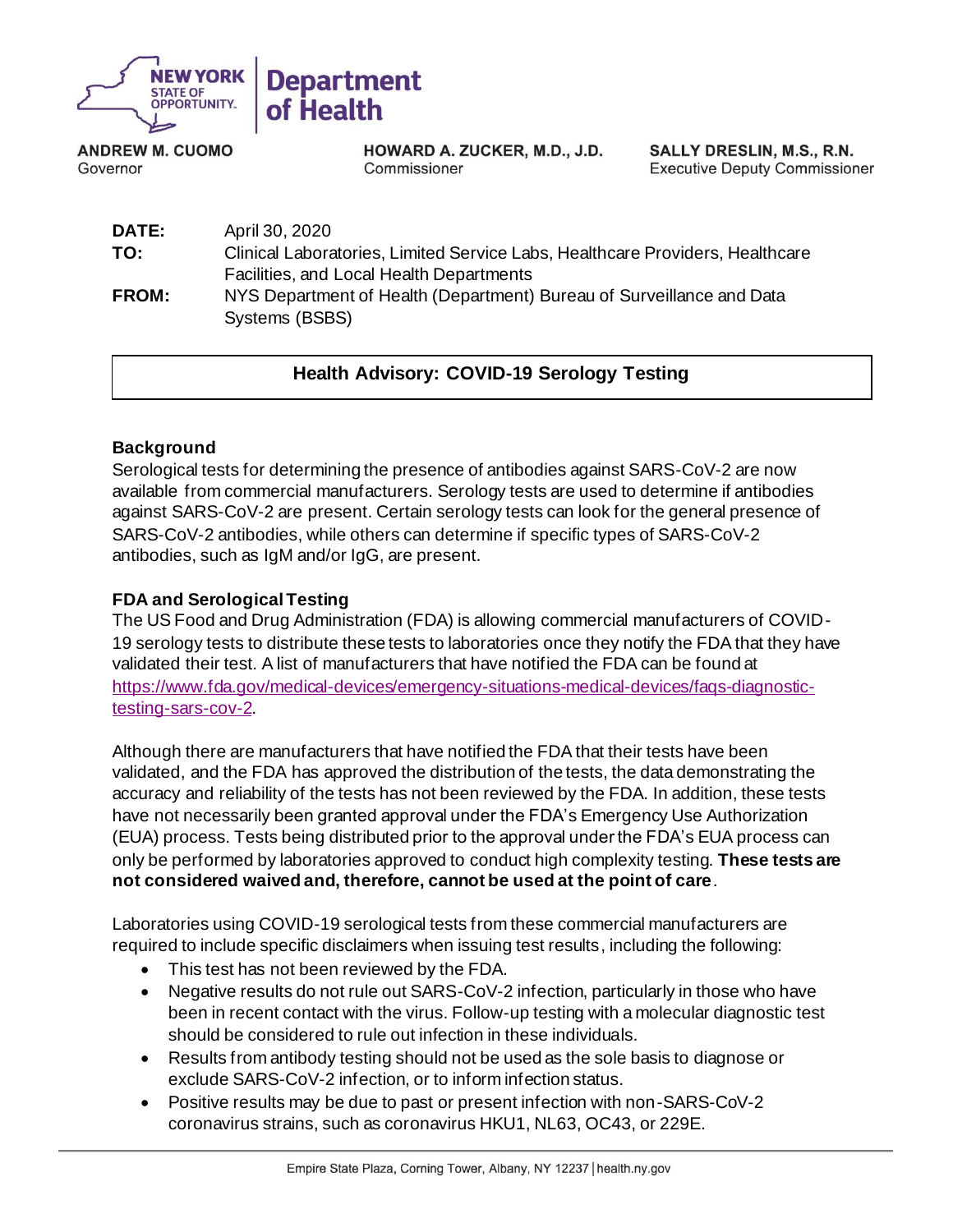The FDA is currently working to review validation data for COVID-19 serological tests and has begun the process to grant EUA approvals. COVID-19 serological tests that have been granted EUA approval can be found at [https://www.fda.gov/emergency-preparedness-and](https://www.fda.gov/emergency-preparedness-and-response/mcm-legal-regulatory-and-policy-framework/emergency-use-authorization#2019-ncov)[response/mcm-legal-regulatory-and-policy-framework/emergency-use-authorization#2019-ncov](https://www.fda.gov/emergency-preparedness-and-response/mcm-legal-regulatory-and-policy-framework/emergency-use-authorization#2019-ncov).

**Currently, facilities approved as a limited service laboratory (LSL) are not allowed to perform testing for SARS-CoV-2 antibodies, since there are no approved waived tests at this time. EUA approval does not mean approval for use at the point of care.** The manufacturer's instruction/package insert (available at the link above) must be reviewed to determine if the test is intended to be used by a laboratory approved to perform high and/or moderate complexity tests, or if it can be used in patient care settings outside of the clinical laboratory environment (i.e., at the point of care). Laboratories should continue to check the FDA website for the latest testing authorizations.

## **NYSED Requirements**

Licensure through the New York State Education Department (NYSED) is not currently required for technical staff performing testing for SARS-CoV-2 antibodies[. Executive Order 202.16](https://www.governor.ny.gov/news/no-20216-continuing-temporary-suspension-and-modification-laws-relating-disaster-emergency) temporarily suspended the requirement for NYSED licensure to permit individuals to perform testing for the detection of SARS-CoV-2 antibodies in specimens collected from individuals suspected of suffering from a COVID-19 infection. However, individuals performing testing must meet the federal requirements for testing personnel appropriate to the assay or device authorized by the FDA or the New York State Department of Health.

# **New York State Testing Protocol**

On April 26, 2020, the Department issued *[Updated Interim Guidance:](https://coronavirus.health.ny.gov/system/files/documents/2020/04/doh_covid19_revisedtestingprotocol_042620.pdf) Protocol for COVID-19 [Testing Applicable to All Health Care Providers and Local Health Departments](https://coronavirus.health.ny.gov/system/files/documents/2020/04/doh_covid19_revisedtestingprotocol_042620.pdf)* which includes guidance about when diagnostic and/or serologic testing for COVID-19 shall be authorized by a health care provider and the prioritization of testing. Specifically, testing shall be authorized by a health care provider when:

- An individual is symptomatic or has a history of symptoms of COVID-19 (e.g. fever, cough, and/or trouble breathing), particularly if the individual is 70 years of age or older, the individual has a compromised immune system, or the individual has an underlying health condition; or
- An individual has had close (i.e. within six feet) or proximate contact with a person known to be positive with COVID-19; or
- An individual is subject to a precautionary or mandatory quarantine; or
- An individual is employed as a health care worker, first responder, or other essential worker who directly interacts with the public while working; or
- An individual presents with a case where the facts and circumstances as determined by the treating clinician in consultation with state or local department of health officials – warrant testing.

All laboratories in the state, both public and private, that conduct COVID-19 diagnostic testing, must complete COVID-19 diagnostic testing in accordance with **Executive Order 202.19**, issued on April 17, 2020.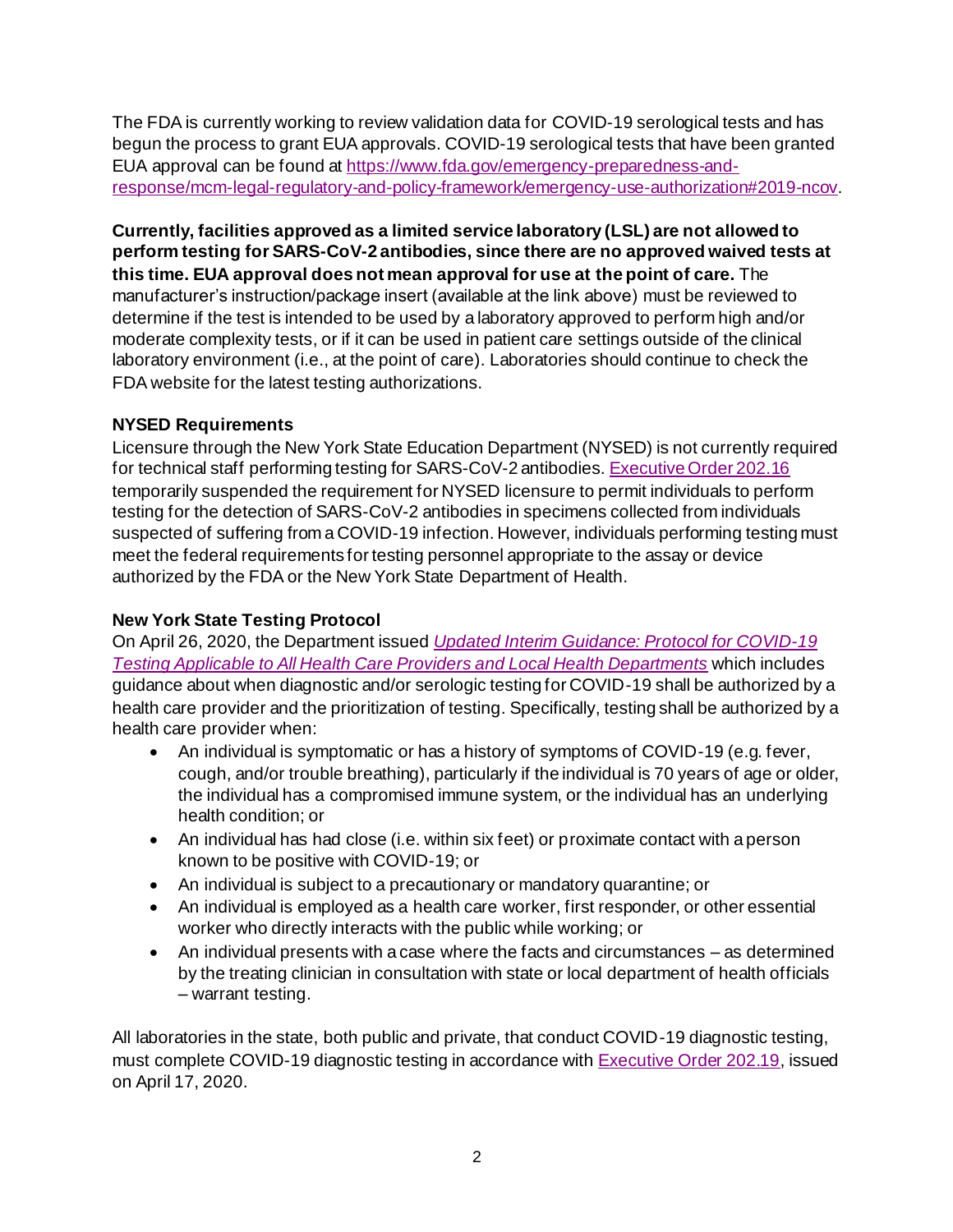To assist healthcare providers in their discussions with patients about what their test result may mean for them, the following questions and answers (Q&A's) are provided:

#### **Q: What is SARS-CoV-2?**

A: SARS-CoV-2 is the name for the virus that causes COVID-19. It is part of a large family of coronaviruses, all of which typically cause respiratory disease in humans.

#### **Q: What are antibodies?**

A: Antibodies are proteins that develop when the immune system responds to a pathogen, such as a virus. There are different types of antibodies, including ones called IgM and IgG. IgM is the first antibody that develops after someone has an acute viral infection. This is followed by the development of IgG antibodies. Once IgG antibodies have been developed, if a person comes into contact with the same virus again, the IgG antibodies help the immune system respond faster and more effectively than it did the first time and may prevent illness.

### **Q: If a serology test for SARS-CoV-2 antibodies is negative, does this mean I do not have the virus?**

A: No. A serology test looks for the presence of proteins, called antibodies, which can be used to help understand if you were exposed to the virus recently or in the past. A person with a negative serology test could have the SARS-CoV-2 virus, but it is too early to detect the antibodies on the serology test. Only a molecular diagnostic test can be used to determine the presence or absence of the virus. Results from a serology test should not be used as the sole basis for diagnosing if someone had COVID-19.

### **Q: If a serology test for SARS-CoV-2 antibodies is negative, but I had a molecular test that said I was infected with the virus, what does this mean?**

A: A person with a negative serology test could have the SARS-CoV-2 virus, but the serology test is negative because it is too early to detect the antibodies since these take time for the body to develop. A person can also have a negative serology test because their immune system did not make enough of the antibodies to be detected by the test after they were infected. Your healthcare provider will talk with you about what the next steps should be, which may include repeating the serology test in the future.

### **Q: If the serology test is positive, does that mean that I have antibodies to the SARS-CoV- 2 virus?**

A: If the test used is only able to detect antibodies to SARS-CoV-2, then yes, a positive test would indicate that you have antibodies to the SARS-CoV-2 virus. However, some tests that detect antibodies to SARS-CoV-2 can yield false positive results due to infection from other related coronaviruses; for these tests, a positive result may indicate a previous exposure to a related virus and/or exposure to SARS-CoV-2. Your healthcare